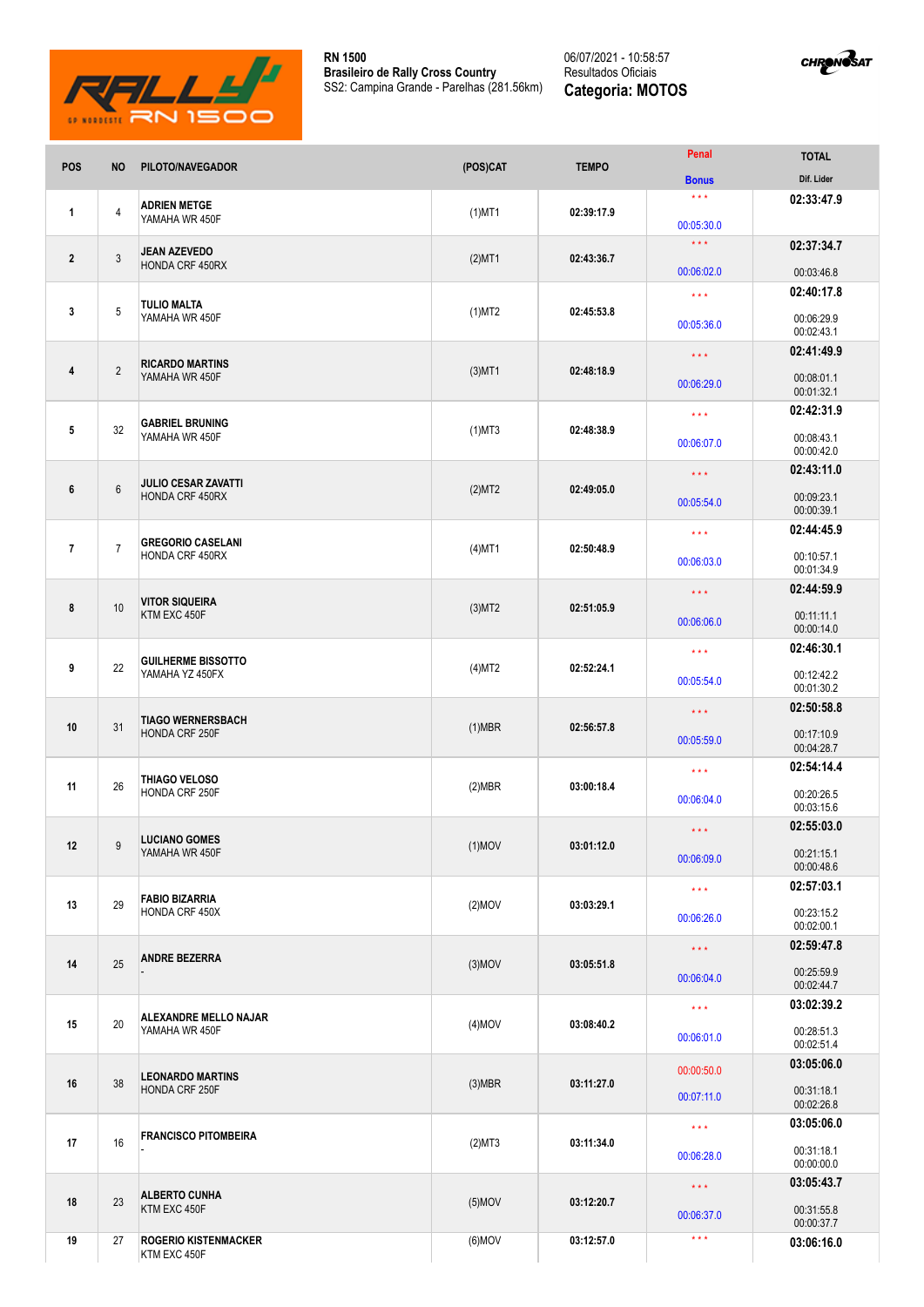|    |    |                                                |            |            | 00:06:41.0        | 00:32:28.1<br>00:00:32.3 |
|----|----|------------------------------------------------|------------|------------|-------------------|--------------------------|
| 20 | 28 | <b>MARCONES DANIEL CUNHA</b><br>KTM EXC 450F   | $(7)$ MOV  | 03:09:41.5 | 00:03:00.0        | 03:06:36.5               |
|    |    |                                                |            |            | 00:06:05.0        | 00:32:48.6<br>00:00:20.5 |
| 21 | 15 | <b>MISAEL AMARIZ</b><br><b>HONDA CRF 450RX</b> | $(3)$ MT3  | 03:12:59.9 | $\star\star\star$ | 03:06:41.9               |
|    |    |                                                |            |            | 00:06:18.0        | 00:32:53.1<br>00:00:05.4 |
|    | 18 | <b>ADAO LEMOS</b><br><b>HONDA CRF 250F</b>     | $(4)$ MBR  | 03:14:44.8 | $\star\star\star$ | 03:07:45.8               |
| 22 |    |                                                |            |            | 00:06:59.0        | 00:33:57.9<br>00:01:03.9 |
| 23 | 33 | YPIRANGA CORTEZ<br><b>HONDA CRF 250F</b>       | $(4)$ MT3  | 03:16:30.5 | $\star\star\star$ | 03:09:50.5               |
|    |    |                                                |            |            | 00:06:40.0        | 00:36:02.6<br>00:02:04.7 |
|    | 40 | <b>ARNALDO UCHOA</b><br><b>HUSQVARNA</b>       | $(8)$ MOV  | 03:16:06.9 | $\star\star\star$ | 03:09:54.9               |
| 24 |    |                                                |            |            | 00:06:12.0        | 00:36:06.1<br>00:00:04.4 |
|    | 30 | <b>FRANCISCO FORBES</b><br>KTM EXC 450F        | $(5)$ MT3  | 03:16:54.9 | $\star\star\star$ | 03:10:44.9               |
| 25 |    |                                                |            |            | 00:06:10.0        | 00:36:56.1<br>00:00:50.0 |
|    | 11 | <b>MAXWELL FERNANDES</b><br>KTM EXC 450F       |            |            | $\star\star\star$ | 03:11:21.1               |
| 26 |    |                                                | $(6)$ MT3  | 03:18:10.1 | 00:06:49.0        | 00:37:33.2<br>00:00:36.2 |
|    |    | <b>DIMAS MATTOS</b><br>KTM EXC 450F            |            |            | $\star\star\star$ | 03:13:16.4               |
| 27 | 17 |                                                | $(5)$ MT1  | 03:19:38.4 | 00:06:22.0        | 00:39:28.5<br>00:01:55.3 |
|    | 12 | <b>MOARA SACILOTTI</b><br>YAMAHA WR 450F       | $(9)$ MOV  | 03:20:17.4 | $\star\star\star$ | 03:14:01.4               |
| 28 |    |                                                |            |            | 00:06:16.0        | 00:40:13.5<br>00:00:45.0 |
|    | 21 | <b>MARCELO ZENOBIO</b><br>YAMAHA WR 450F       | $(10)$ MOV | 03:21:43.5 | 00:02:15.0        | 03:17:12.5               |
| 29 |    |                                                |            |            | 00:06:46.0        | 00:43:24.6<br>00:03:11.1 |
|    | 19 | <b>OSMAR DE MENDONCA</b><br>KAWASAKI KLX 450   | $(7)$ MT3  | 03:23:33.2 | $\star\star\star$ | 03:17:20.2               |
| 30 |    |                                                |            |            | 00:06:13.0        | 00:43:32.3<br>00:00:07.7 |
|    | 36 | <b>MARCOS VINICIUS</b><br>HONDA XR 250 TORNADO | $(5)$ MBR  | 03:24:09.0 | 00:05:00.0        | 03:22:08.0               |
| 31 |    |                                                |            |            | 00:07:01.0        | 00:48:20.1<br>00:04:47.8 |
|    | 37 | <b>EDER MARCONDES</b><br>KTM EXC 450F          | $(11)$ MOV | 03:30:48.7 | $\star\star\star$ | 03:24:02.7               |
| 32 |    |                                                |            |            | 00:06:46.0        | 00:50:14.8<br>00:01:54.7 |
|    | 41 | <b>CRENILDO ROBERTO</b><br>HONDA CRF 230F      | $(6)$ MBR  | 03:33:01.0 | $\star\star\star$ | 03:27:03.0               |
| 33 |    |                                                |            |            | 00:05:58.0        | 00:53:15.1<br>00:03:00.3 |
|    | 34 | <b>LUIZ FILIPE RIBEIRO</b><br>KTM EXC 450F     | $(12)$ MOV | 03:42:57.6 | $\star\star\star$ | 03:36:19.6               |
| 34 |    |                                                |            |            | 00:06:38.0        | 01:02:31.7<br>00:09:16.6 |
|    | 39 | PEDRO AGUIAR FELIX<br>HONDA CRF 250F           | $(7)$ MBR  | 04:00:00.0 | 01:02:33.0        | 04:55:34.0               |
| 35 |    |                                                |            |            | 00:06:59.0        | 02:21:46.1<br>01:19:14.4 |
| 36 | 35 | <b>DENIS RAMALHO</b><br>HONDA CRF 230F         | $(8)$ MT3  | 04:05:12.0 | 01:00:00.0        | 04:56:41.0               |
|    |    |                                                |            |            | 00:08:31.0        | 02:22:53.1<br>00:01:07.0 |
| 37 | 14 | <b>WENDERSON DUARTE</b><br>KTM EXC 450F        | $(9)$ MT3  | 04:00:00.0 | 03:30:00.0        | 07:30:00.0               |
|    |    |                                                |            |            | $\star\star\star$ | 04:56:12.1<br>02:33:19.0 |